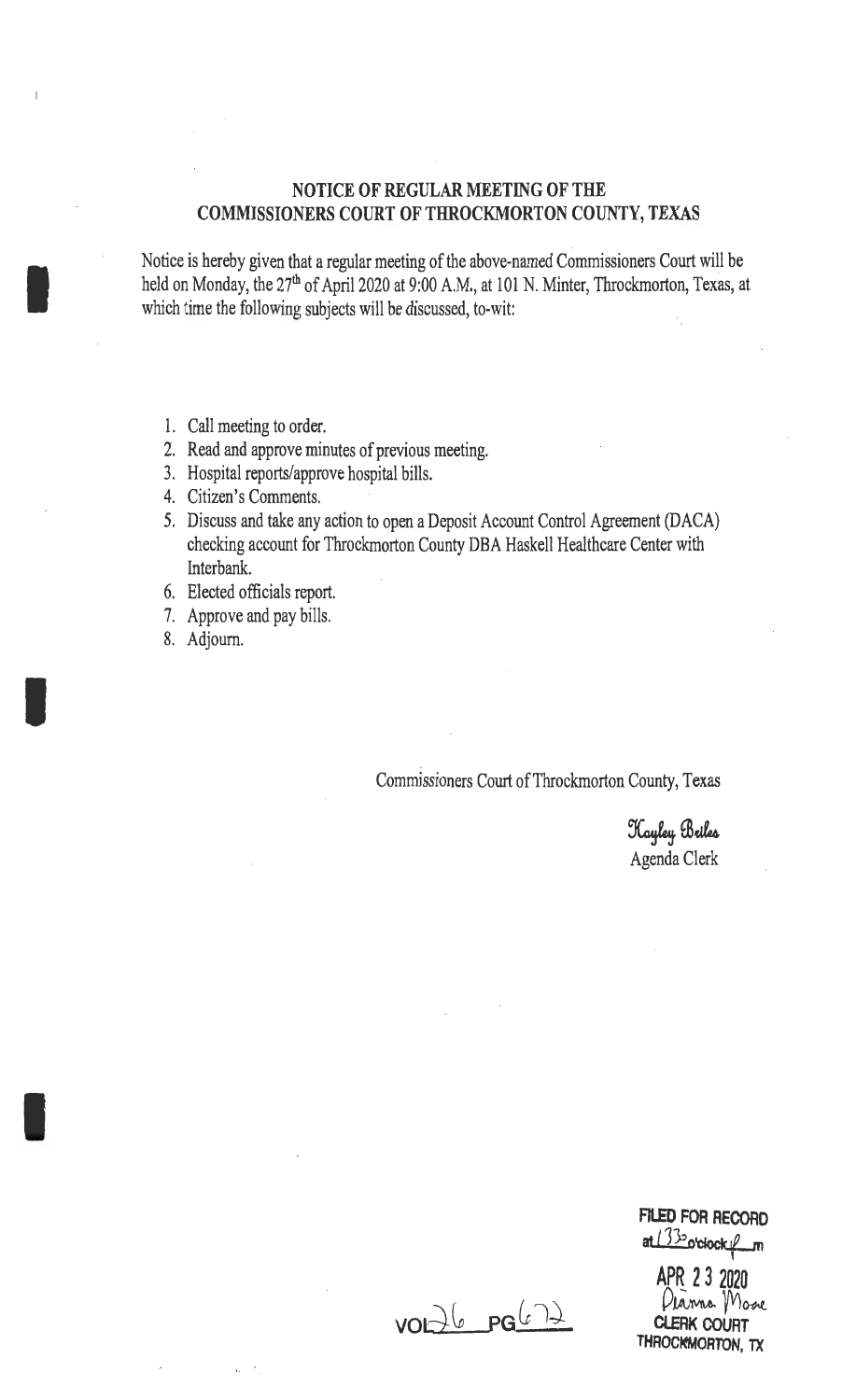#### COMMISSIONER'S COURT

#### Regular Meeting

Throckmorton County Commissioners' Court met in Regular Session on Monday the 27th day of April, 2020, at 9:00 A.M., at 105 North Minter, Throckmorton, Texas, with the following members present:

Present: Trey Carrington, County Judge, Casey Wells, Commissioer Pct#1, Kasey Hibbitts, Commissioner Pct#2, Klay Mitchell, Commissioner Pct #4, Dianna Moore, County Clerk, Brenda Rankin, County Treasurer, Bobby Thompson, Justice of the Peace, and Doc Wigington

- 1. Trey Carrington called meeting to order at 9:07 A.M. and welcomed guest. Commissioner Sullivan.  $Absent$ ,
- 2. Dianna Moore read minutes from the previous meeting. Klay Mitchell made the motion with Kasey Hibbitts seconding to approve the minutes. Motion carried 4-0.
- 3. No action on line item #3.
- 4. Citizen's Hearing was held. No citizen's comments.
- 5. Kasey Hibbitts made the motion with Casey Wells seconding to open a Deposit Account Control Agreement {DACA) checking account for Throckmorton County DBA Haskell Healthcare Center with lnterBank and authorize Brenda Rankin, County Treasurer, to sign all documents to open the checking account and to transact all business on the account. Motion carried 4-0.
- 6. Casey Wells discussed the need of putting up signs on CO RD 190 at the bridge to temporarily close the road for construction due to vehicles being parked on the road blocking traffic. Doc Wigington asked for the contract between Throckmorton County and Garza County be put on the agenda for Thursday. He also stated that the leases on the Sheriff's pickups are coming due soon and that they need to be thinking on what they want to do with them.
- 7. Brenda Rankin presented the court with the county bills. Klay Mitchell made the motion with Casey Wells seconding to approve and pay the bills. Motion carried 4-0.
- 8. Casey Wells made the motion and seconded by Klay Mitchell to adjourn at 9:57 am. Motion carried 4-0.

Witnessed my hand AND approved this the 30th day of April, 2020.

 $(1)$ lanma 1/000

**ATTEST: County Clerk** 

I County Judge

 $v \frac{\partial(\sigma_{PG}(c))}{\partial G}$ 

I

I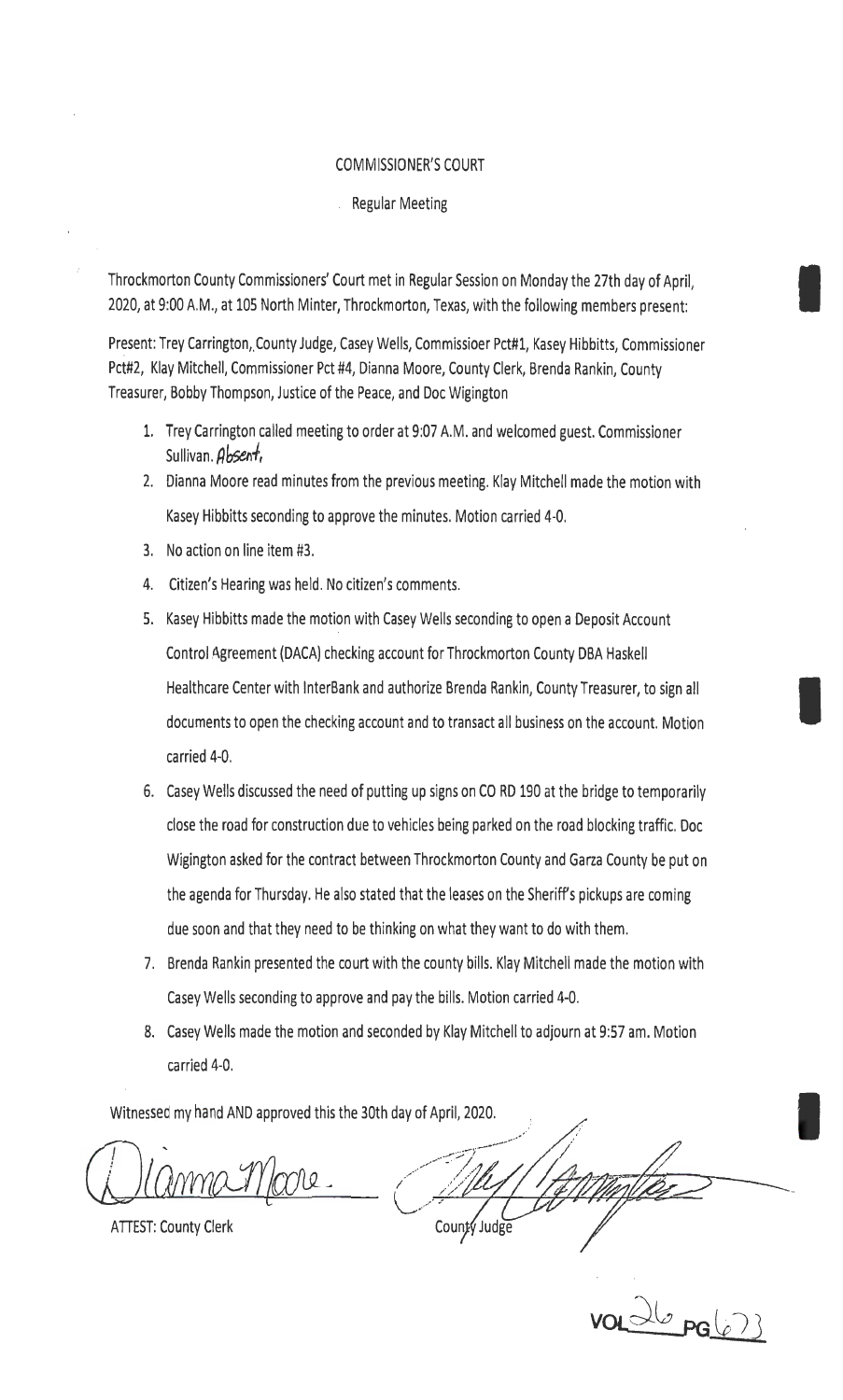| April 27, 2020                      |                            |               |  |
|-------------------------------------|----------------------------|---------------|--|
|                                     |                            |               |  |
| <b>VENDOR NAME</b>                  | <b>ACCOUNT</b>             | <b>AMOUNT</b> |  |
| <b>BCBS</b>                         |                            | 12,607.99     |  |
| <b>UNUM</b>                         |                            | 296.83        |  |
| <b>AFLAC</b>                        |                            | 680.16        |  |
| <b>SUPERIOR VISION</b>              |                            | 176.10        |  |
| <b>ABILENE FEDERAL CREDIT UNION</b> |                            | 20.00         |  |
| <b>VERIZON</b>                      | S <sub>O</sub>             | 216.98        |  |
| AT&T                                | PREC. 1                    | 130.28        |  |
| <b>AMERIFLEX</b>                    |                            | 99.00         |  |
| <b>SPRINGHOUSE</b>                  |                            | 96.22         |  |
| <b>WINDSTREAM</b>                   |                            | 165.79        |  |
| WINDSTREAM                          |                            | 719.80        |  |
| <b>HARRIS EXTERMINATING</b>         |                            | 145.00        |  |
| TX CHILD SUPPORT DISB               |                            | 112.00        |  |
| <b>HILLIARD</b>                     |                            | 28.98         |  |
| <b>ROBERT W. GRANT</b>              |                            | 125.00        |  |
| <b>POSTMASTER</b>                   |                            | 35.00         |  |
| <b>COW COUNTRY FUEL</b>             | PREC. 3                    | 1,511.36      |  |
| <b>INGRAM CONCRETE</b>              | PREC. <sub>3</sub>         | 3,746.28      |  |
| <b>YELLOWHOUSE</b>                  | PREC. 2                    | 1,060.10      |  |
| <b>YELLOWHOUSE</b>                  | <b>PREC11</b>              | 555.30        |  |
| <b>BJB TRANSPORT</b>                | PREC. 3                    | 9,452.00      |  |
| <b>BUB AND SAM CREEL TRUCKING</b>   | <b>PREC. 1</b>             | 20,495.70     |  |
| <b>STARLA JONES</b>                 |                            | 450.00        |  |
| <b>HASKELL COUNTY</b>               |                            | 3,223.38      |  |
| SACRED CROSS EMS/STEPHENS CO. JAIL  |                            | 295.00        |  |
| <b>CITY</b>                         |                            | 408.39        |  |
| <b>CITY</b>                         | PREC. 1                    | 51.44         |  |
| <b>CITY</b>                         | PREC. 2                    | 102.13        |  |
| <b>CITY</b>                         | PREC. 4                    | 69.44         |  |
| <b>INGRAM CONCRETE</b>              | PREC. 3                    | 1,346.28      |  |
| APG&E                               |                            | 45.18         |  |
|                                     |                            |               |  |
| $\bar{\eta}$                        | $\overline{\phantom{a}}$ , |               |  |